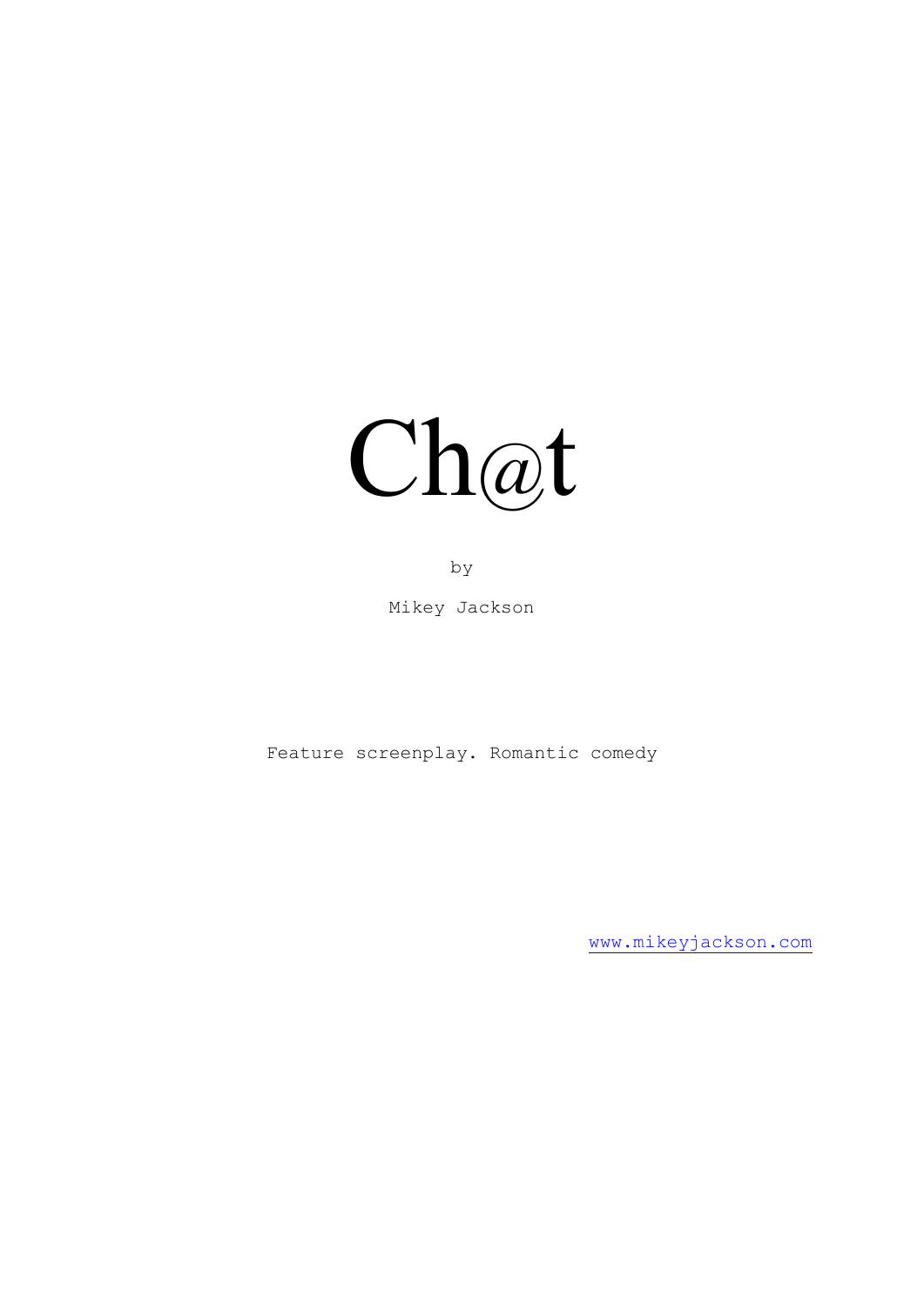## **INT. EMILY/KAYLI'S FLAT - LOUNGE - LATE MORNING**

Meet EMILY, early 20s, marching into the room, her uniform giving away her job as a café worker. She holds aloft a jar of moisturiser like it's Exhibit A in a court of law.

#### EMILY

Kayli. A word. Now.

Let's take a moment to describe EMILY. She hardly wears any make-up and her hair hangs in a natural tangle, not cut and styled... because she doesn't think it's that important. She's the type of girl onlookers would call "ordinary."

Meet KAYLI, same age, spread idly across the sofa.

KAYLI

Are you going to the café today?

Theatrical and overblown, EMILY gestures at her work attire, as if to say, "Like, duh, obviously."

KAYLI

You won't ever catch me working on my day off.

Let's take a moment to describe KAYLI. She wears too much make-up and her clothes reveal a tad too much flesh... because she deffo thinks it's important. Oh, and her wild dyed-red hair (with black roots showing) is pretty cool.

EMILY

They've asked me to cover the lunchtime shift. Somebody's pulled a sickie.

KAYLI You're way too soft, Emily. You let people take advantage of you.

EMILY Don't I know it? Like you using all my moisturiser.

KAYLI You said I could borrow a smidgeon.

EMILY Since when did a smidgeon mean the whole bloody jar?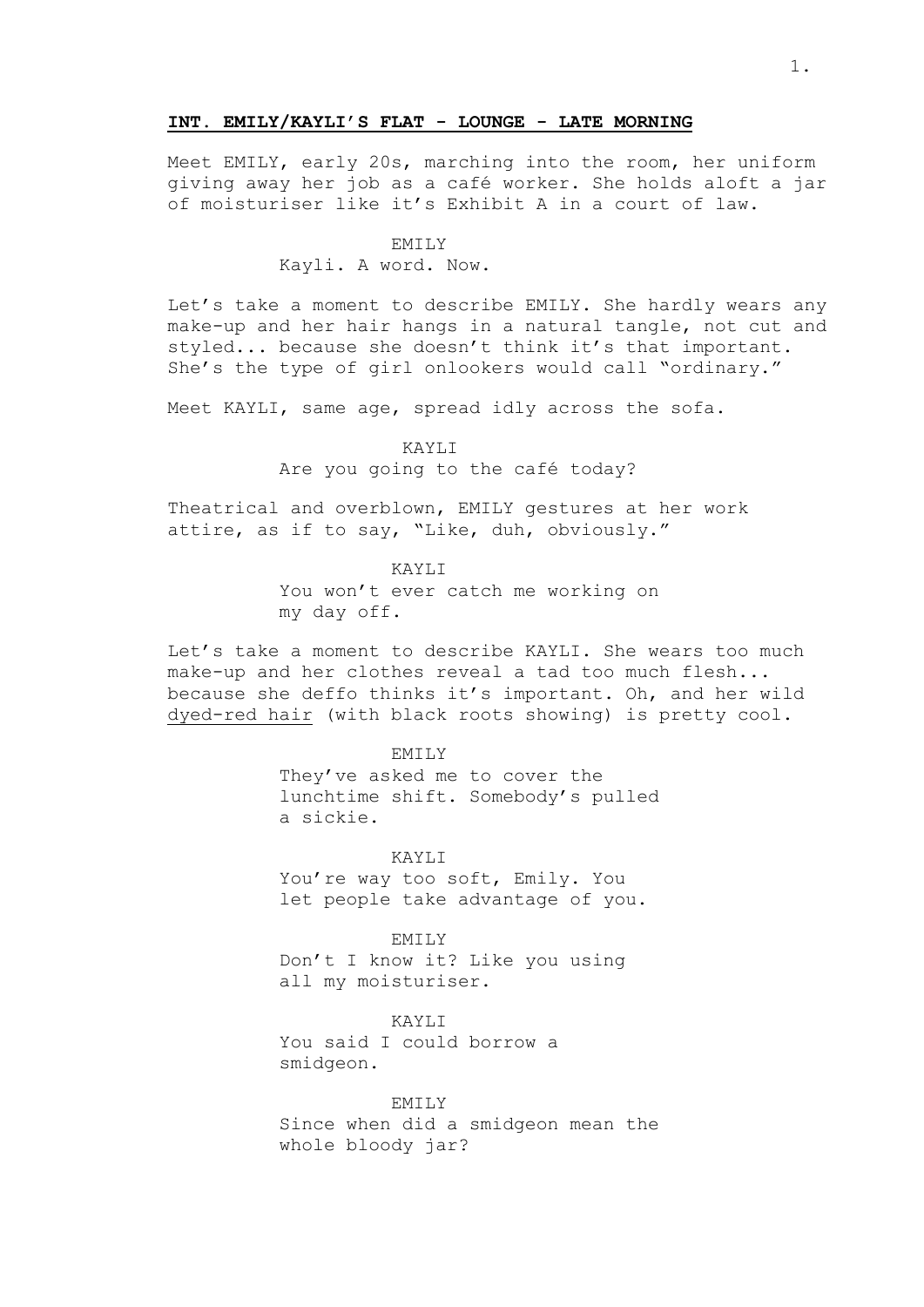As EMILY seats herself at the nearby dining table, the letters of the month and year when this movie is set break free from a wall-mounted calendar and float into the air.

NB: The girls can't see this weird phenomenon. It's purely for our benefit.

EMILY screws open the jar and shows KAYLI its sparse interior. Out of the jar spill other floating words, the location of our characters. All words assemble above the girls to create –-

CAPTION: "July 2000 – Worthing, West Sussex, England."

EMILY See? Old Mother Hubbard empty.

KAYLI In my defence, it came with 50% extra free. Most of what I used was the free half.

EMILY That's... not how it works.

KAYLI Oh, and I always need to apply two layers. I've told you a zillion times. That cheap tat is a false economy.

Flabbergasted, EMILY opens her mouth to react, but –-

–- on the table, her mobile phone (a handset of the era, a Nokia 3310) screams it's painfully high-pitched jingle.

> KAYLI That'll be your work.

KAYLI holds an imaginary phone to her ear and mocks in an overblown posh telephone voice --

> KAYLI Emily, be a darling and slog your guts out twenty-four hours a day for us. Thank you. Kiss, kiss.

Grabbing her phone, EMILY can't help but see the funny side of KAYLI'S quip. For the first time, we see a bond between the two girls. She doesn't recognise the number, but still takes the call.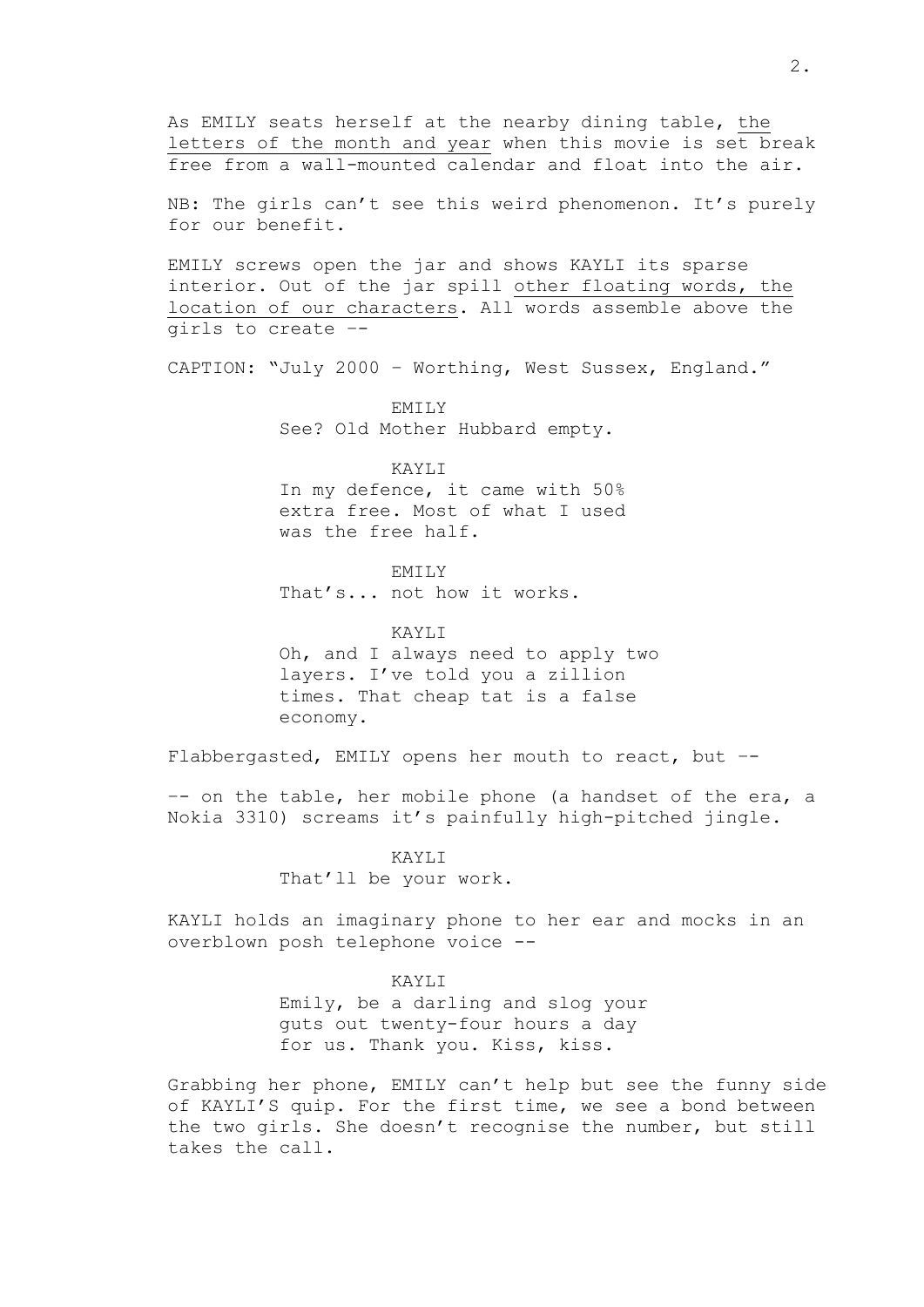EMILY

Hello?

NATHAN (V.O.) Hey. It's me.

EMILY

Who's me?

NATHAN (V.O.)

Shyboy549.

A harsh shot of icy dread slaps EMILY'S face.

EMILY

What??!

KAYLI

Who is it?

A dumbfounded EMILY gawps in stunned silence at KAYLI who abandons the sofa to trot towards her friend. EMILY turns away from her bamboozled flatmate. Phone convo continues.

> EMILY Who gave you my number?

> > NATHAN (V.O.)

You did.

EMILY'S face tells us she's certain she didn't.

NATHAN (V.O.) Listen, I know it's a bit forward, but... do you fancy meeting up?

EMILY Um. One day. Perhaps.

NATHAN (V.O.) How about now?

EMILY What do you mean now?

NATHAN (V.O.) I'm right here. In Worthing.

EMILY

Oh, my God!!

In a goggle-eyed panic, she drops her phone. It hits the deck, the back panel pops off, the battery pings out.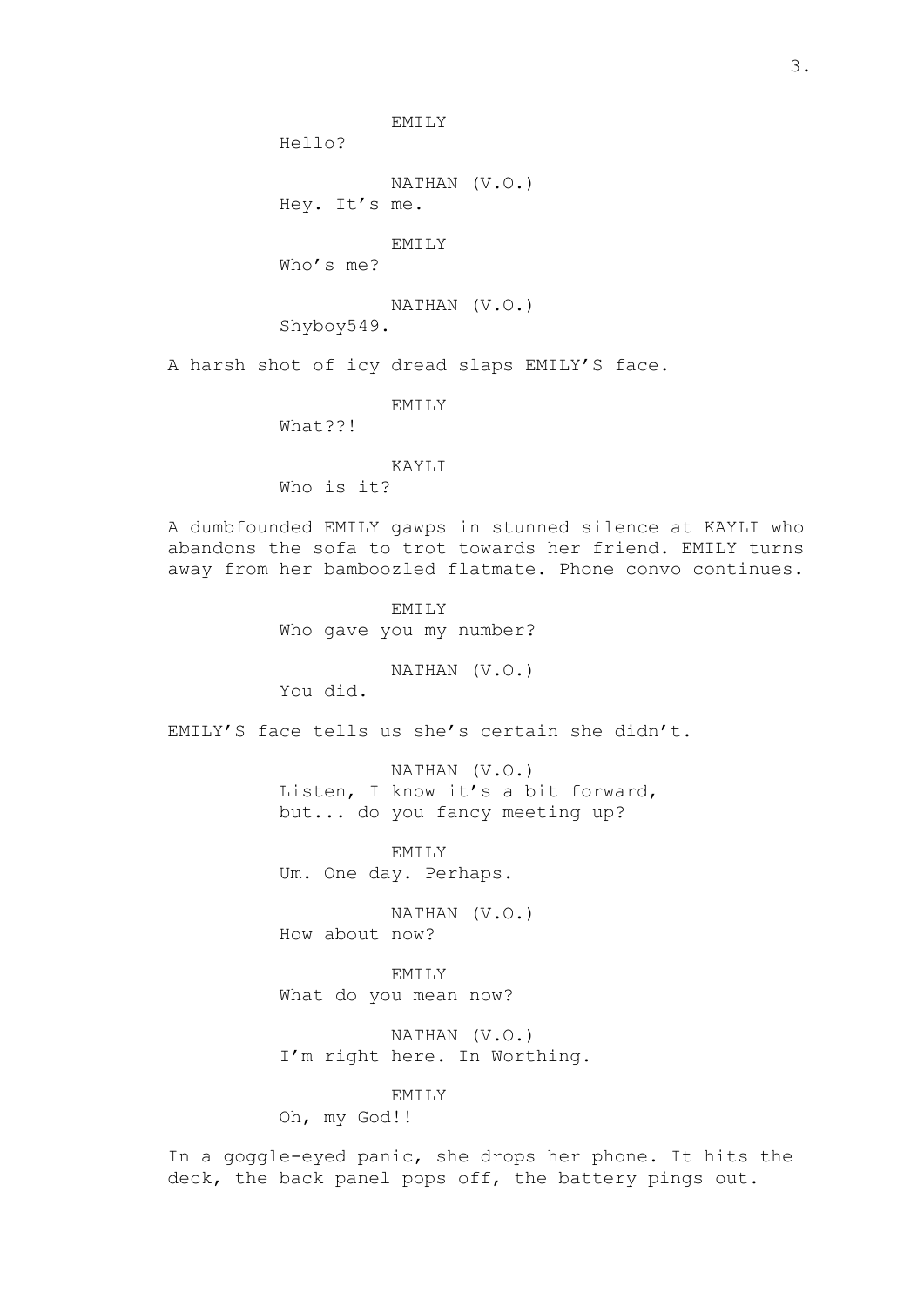EMILY Shit, shit, shit! It's him! He's here! KAYLI Who? EMILY Him. Shyboy549. KAYLI Oh, wow. That's great. EMILY Great? It's a total nightmare. How the hell did he get hold of my number? KAYLI. Guilt mode. KAYLI I might have accidentally... on purpose... given it to him. EMILY

What? When?

KAYLI Yesterday. When you were in the bath.

KAYLI indicates to EMILY'S computer (a bulky tower unit, monitor and keyboard) perched upon a nearby desk.

> KAYLI You left the chatroom up. So I sent him a private message.

## EMILY

Oh, God, God, God, God, God. You don't know what you've done.

# KAYLI

Oh, yes, I do. I've finally got you two talking. Like, properly. With your mouths. Instead of hiding behind stupid text on a computer screen.

EMILY You don't understand. We can't meet up. Not yet.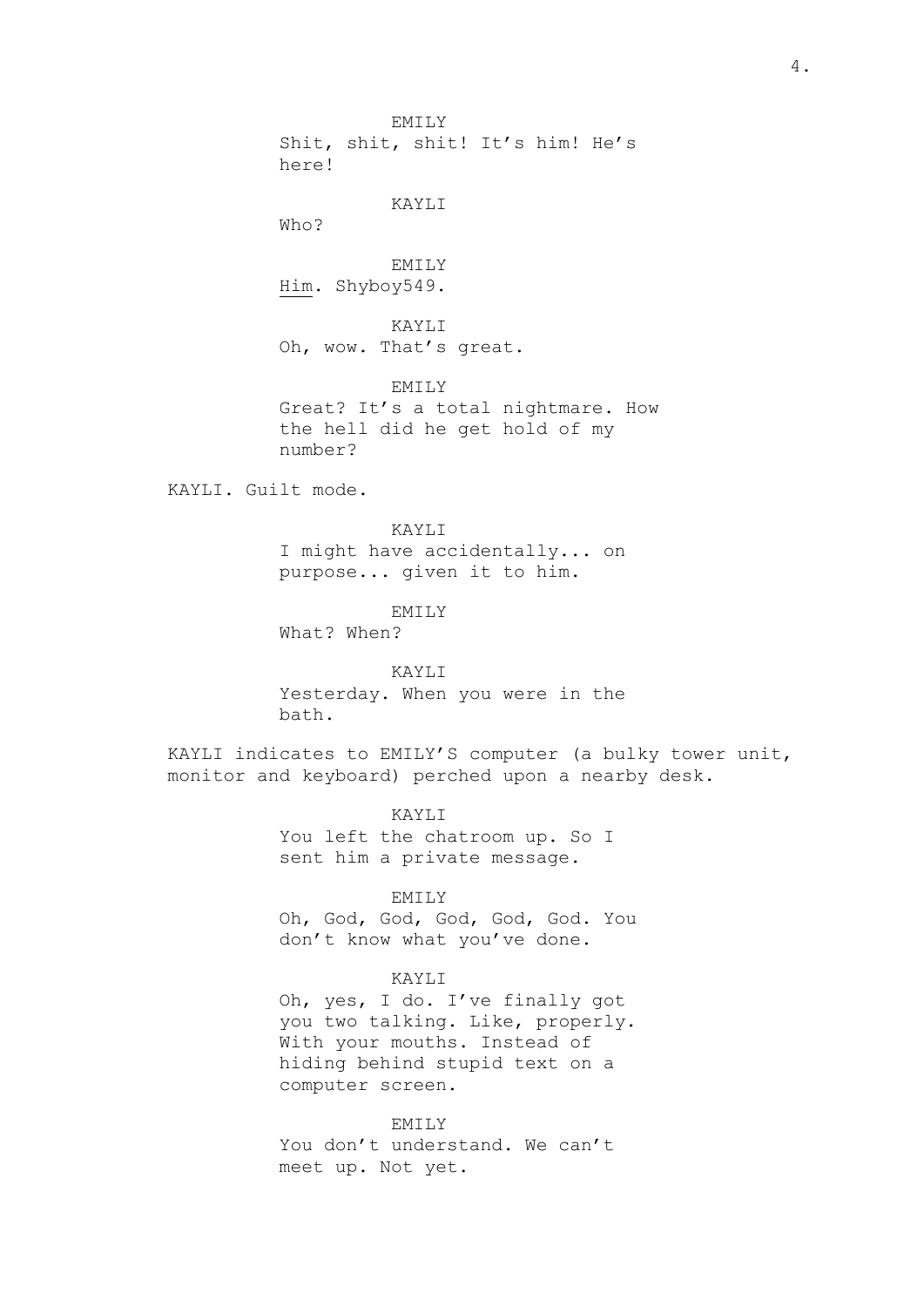Why the hell not? That guy is fit. –- Oh, Emily. Speaking as your best friend and self-appointed personal romance representative, do not, I repeat, do not trash this opportunity.

# EMILY

But he doesn't even know I exist.

# KAYLI

Course he does. You've been chatting online to him for months.

# EMILY

Yes, but he'll reject me when we meet up in the real world because I'm ugly.

She's not actually ugly. She just thinks she is.

KAYLI He knows exactly what you look like. He's seen your photo.

EMILY He's seen a photo. I sent him the one of us two on the beach.

# KAYLI

 $SO<sub>2</sub>$ 

EMILY He thinks I'm the pretty one with the red hair.

KAYLI and EMILY stare wide-eyed at each other.

#### KAYLI

Oh, my God.

# EMILY

Exactly. I'm hoping for a future with somebody I've never met who doesn't even know I'm me. How mental is that?

#### KAYLI

Oh, babes, this is one clerical error you need to rectify, like, right now.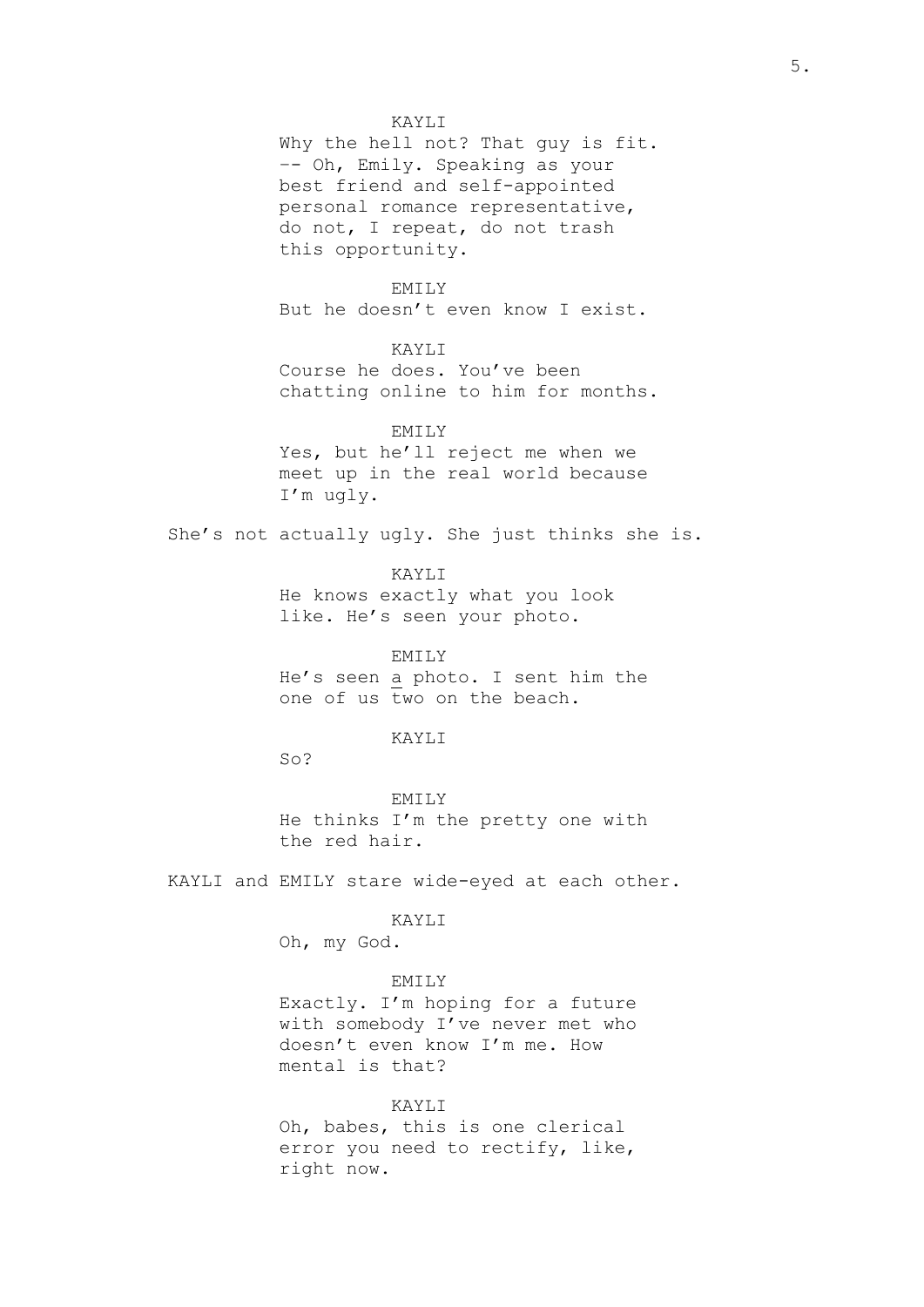## EMILY

No chance. My only option is Plan B: Change my phone number and never use that chatroom ever again. There. Sorted.

# KAYLI

Emily. The man who could turn out to be the love of your life is here. In the same town. You can't not meet him.

EMILY attempts to work things out in her head. Then –-

EMILY Right, I've got an idea. I think.

# KAYLI

Is it mental?

### EMILY

Totally barmy. But it should bag me enough time to figure out a way of telling him the truth. I hope.

KAYLI

Okaaaaay. So what's the plan?

EMILY

I'll arrange to meet him tonight.

KAYLI bends down and picks up the phone parts.

KAYLI Cool. I'll snap these parts back together and you can –-

### EMILY

I'm not calling him yet, I'm not ready. I'll sort it when I'm on a break. Oh, and don't you dare make any arrangements for yourself tonight. You're coming along too.

## KAYLI

Why?

EMILY Because... for this to work... I

need you to pretend to be me.

KAYLI gawps at the girl, mega-aghast.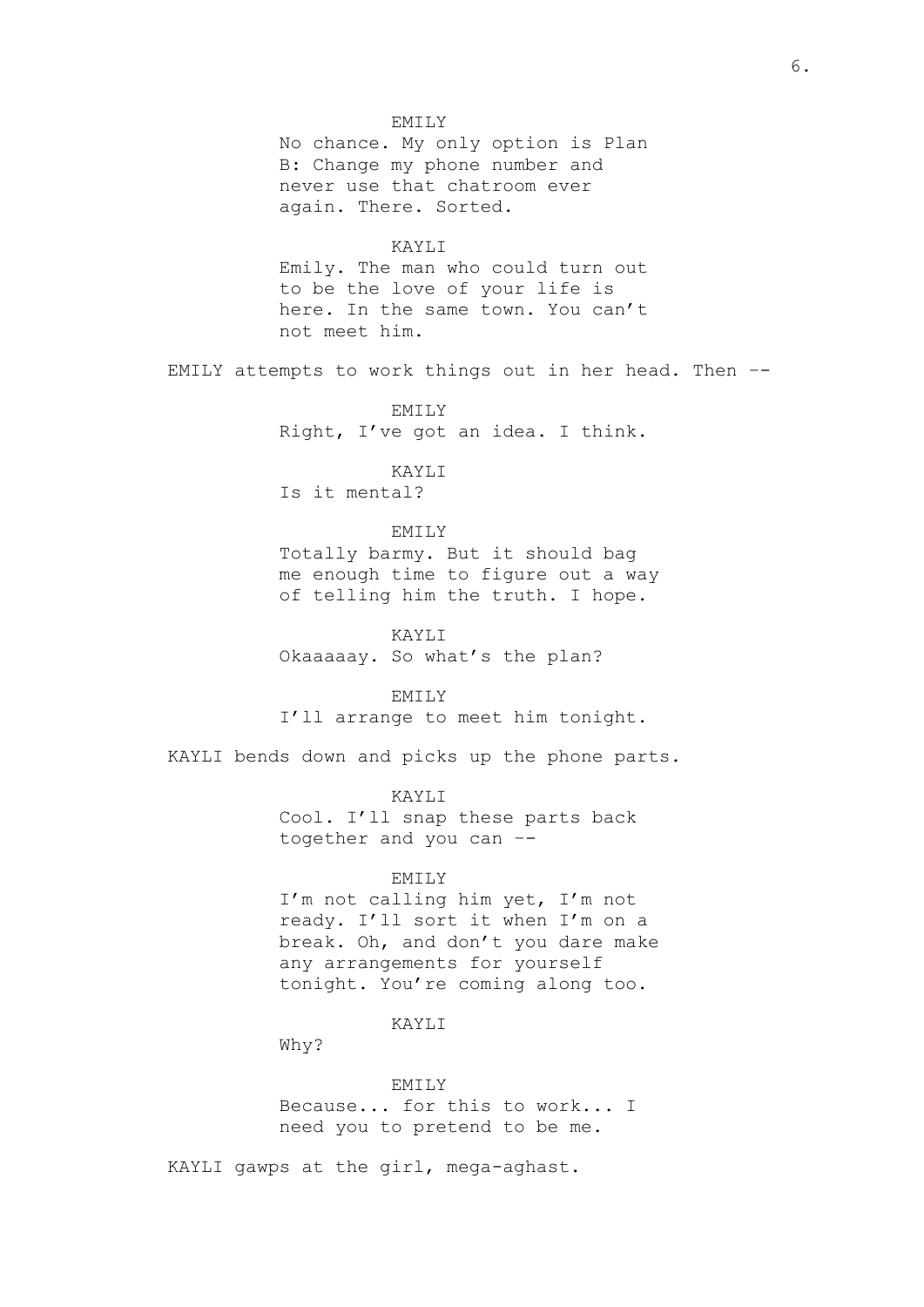### **EXT. WORTHING PROMENADE - LATE MORNING**

NATHAN frantically paces to and fro, a mobile phone (yes, it's another Nokia 3310) pressed against his ear.

Let's take a moment to describe NATHAN. Women call him fit. Men call him expletives. To him, image is everything.

In defeat, he hangs up and ambles over to a promenade bench where he joins CHRIS, his best friend.

Let's take a moment to describe CHRIS. Women call him their "friend." Men don't call him anything. Why? CHRIS is no competition. Too invisible with his drab dress-sense and "normal" hair. To him, image isn't everything.

#### NATHAN

It's no good, I can't get through to her. –- Hold on, why am I doing all the donkey work? It should be you sorting out this little white lie of yours.

CHRIS

It's not a lie. Not exactly.

### NATHAN

Chris. Your potential girlfriend thinks I'm you. You sent her a photo of me, you doughnut.

Oooh. The plot thickens.

CHRIS

I didn't know what else to do. You've seen what she looks like. It was a spur of the moment thing.

#### NATHAN

Well, we're here now, so we need to construct a plan of action.

# **CHRIS**

Such as?

NATHAN

Telling her the truth would be a good place to start.

CHRIS Are you mad? She's gorgeous. And I'm... not.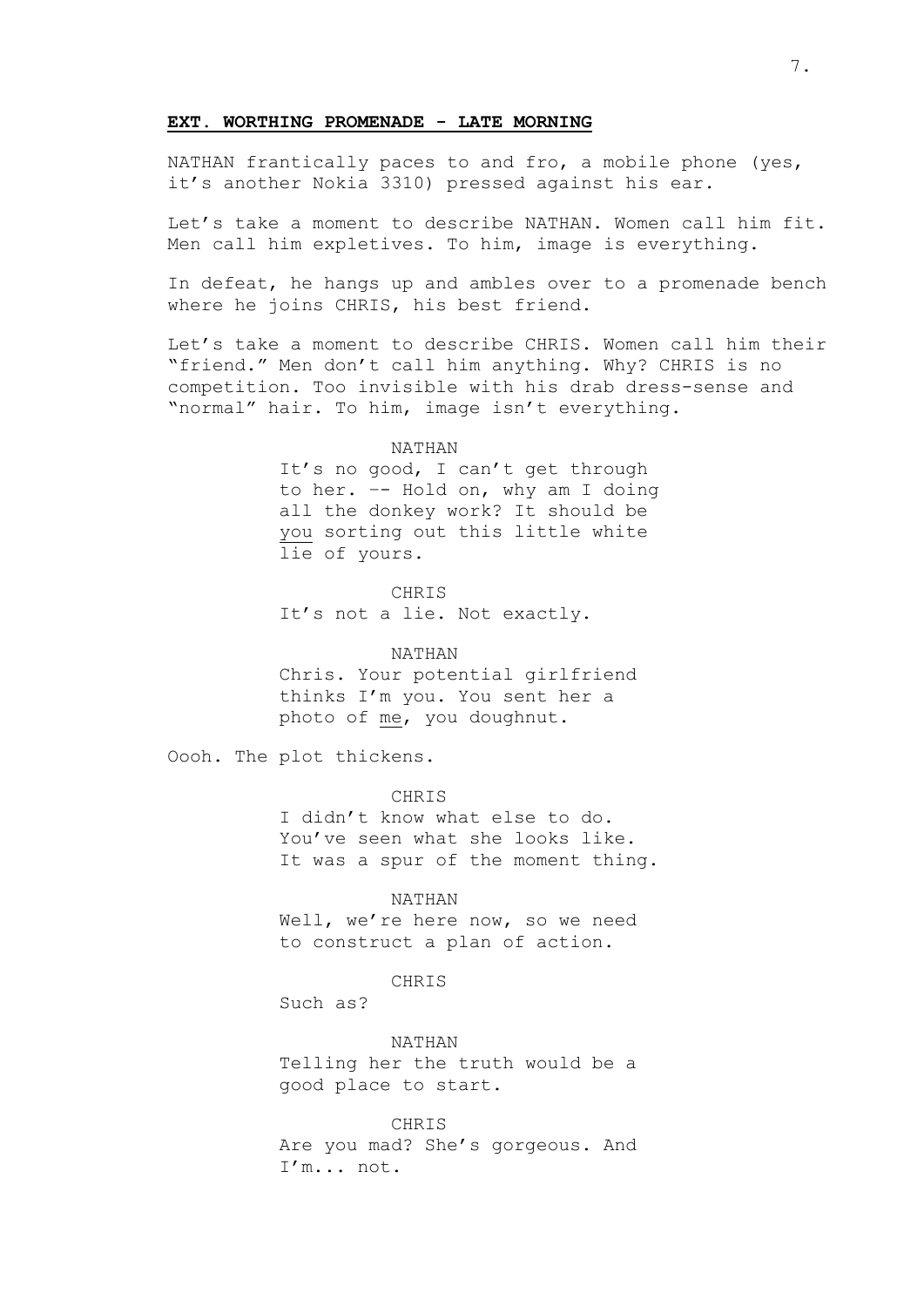### NATHAN

Think positive. You've been chatting to the girl for ages. You've formed a close bond. Which surely means she'll understand.

### CHRIS

Oh, Nathan, let's cut our losses and go home. Back to London. Forget this travesty ever happened.

# NATHAN

You can't give up on her now. You're practically on her doorstep. And you said yourself, this girl could be The One. Oh, mate, do not blow this chance.

### CHRIS

Fine. You win. But only if we meet up as a foursome. Us two, those two.

# NATHAN

Why?

CHRIS So I can supervise your progress.

NATHAN What are you banging on about?

CHRIS Well... until I can think of a way to sort out this situation... I need you to pretend to be me.

NATHAN'S face drops from a great height.

OPENING TITLES.

# **INT. EMILY/KAYLI'S FLAT - LOUNGE – EARLY EVENING**

It's a CLOSE-UP of that calendar at July 2000.

Oh, look, the months then "magically" rewind rapidly, June, May, April, March, February, before completing the reverse journey at January 2000.

Yes, folks, it's now SIX MONTHS EARLIER.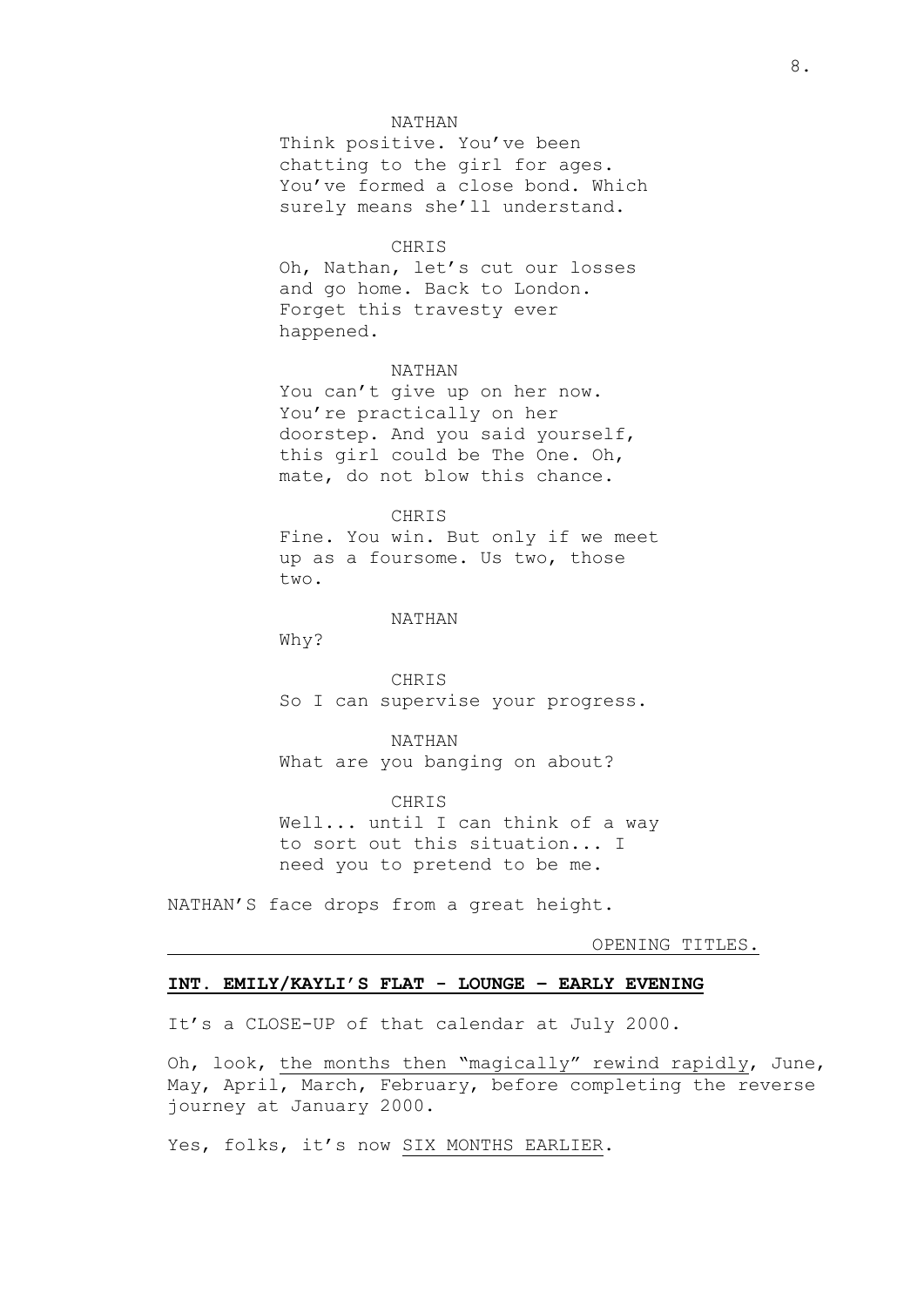KAYLI sits at the dining table in a short black dress, gripping a handheld mirror and applying mascara. Her red hair is a fresh dye job, no black roots in sight.

EMILY enters, enveloped in the type of frumpy dressing gown which would make even the most gorgeous person look five hundred years old. She seats herself at her computer.

# KAYLI

Ever considered a wardrobe update?

EMILY

Why would I?

# KAYLI

Oh, no reason. So... are you coming out tonight or what?

EMILY

I don't do clubbing.

# KAYLI

Let me guess. Instead of losing your virginity, you're planning on spending yet another evening on that dumb computer, skateboarding the interweb.

#### EMILY

Actually, you'll find it's "surfing the 'net."

# KAYLI

Oh, babes, you need to start living. Like, in the real world. It's Saturday night. The bars will be heaving with talent. You're always saying you'd love to find yourself a man.

## EMILY

If it works so well, how come you haven't got a proper boyfriend? I never see anybody offering to take you to the cinema. Or inviting you out for a romantic meal. Or telling you how much they love you.

### KAYLI

The type of men I hang around with aren't like that.